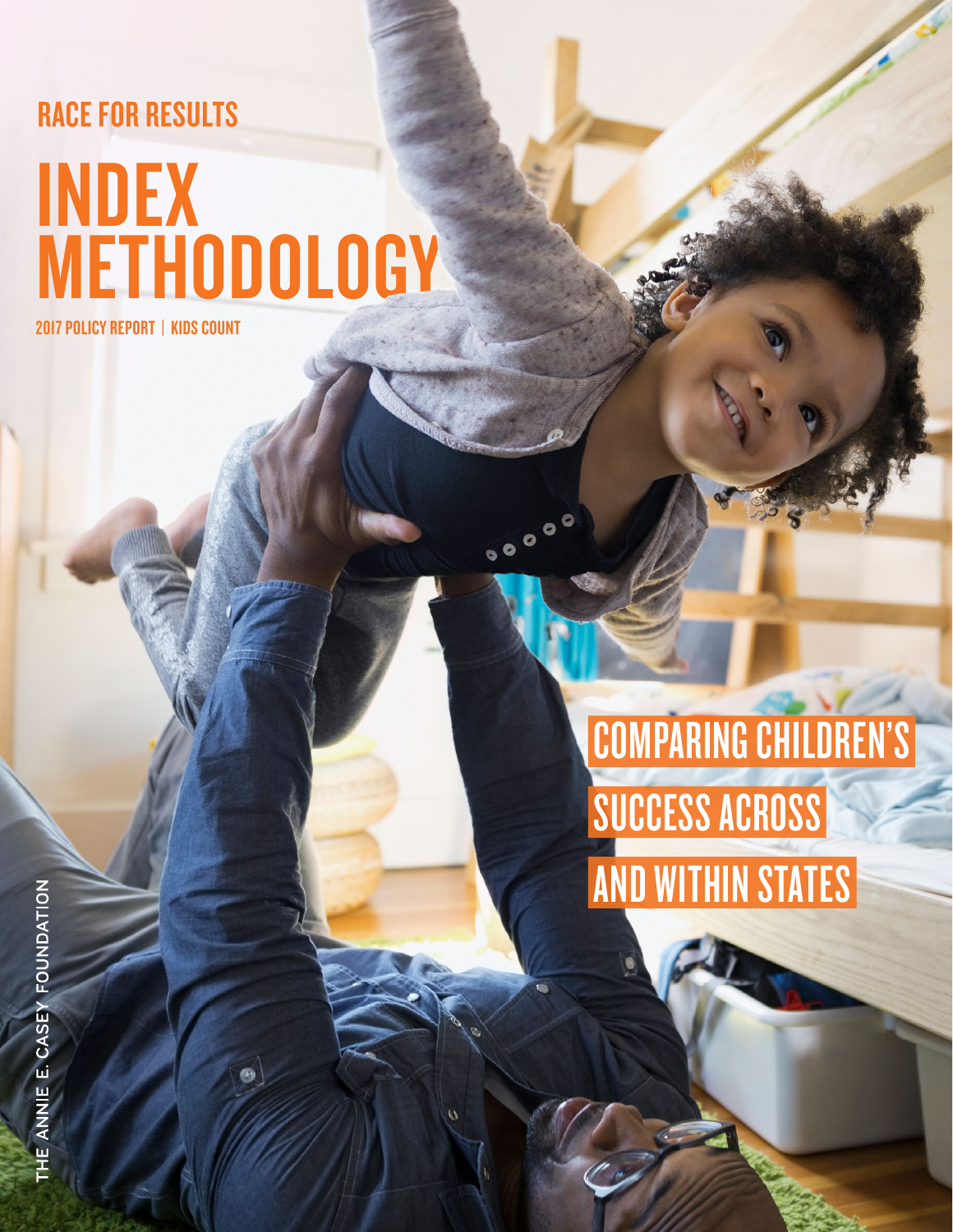

For more than 25 years, the Annie E. Casey Foundation has used the data-based advocacy of KIDS COUNT to raise the visibility of children's issues and to inform decision making at the state and local levels. Building on this work and the efforts of other groups nationwide that are using indicator analysis to contribute to positive change for children, we developed the Race for Results Index in 2014 to better measure the barriers to opportunity facing children due to race and ethnicity.

The Foundation began with the aspirational goal that all children should grow up in economically successful families, live in supportive communities and meet developmental, health and educational milestones. In an effort to capture the complex set of factors that influence a child's success, we chose to develop a composite index that would allow comparisons across racial and ethnic groups at the national level and within and across states.

The selection of indicators in the Race for Results Index was heavily informed by research from the Brookings Institution's Social Genome Project, which connects key indicators to the likelihood of a young person becoming middle class by middle age, and by the research that shows that children do best in supportive families and communities. The 12 indicators selected reflect different dimensions of child well-being and cover different stages of development, from birth to young adulthood. The indicators establish a positive frame, focusing on aspirational goals and the key pathways to success for children and youth in different age groups.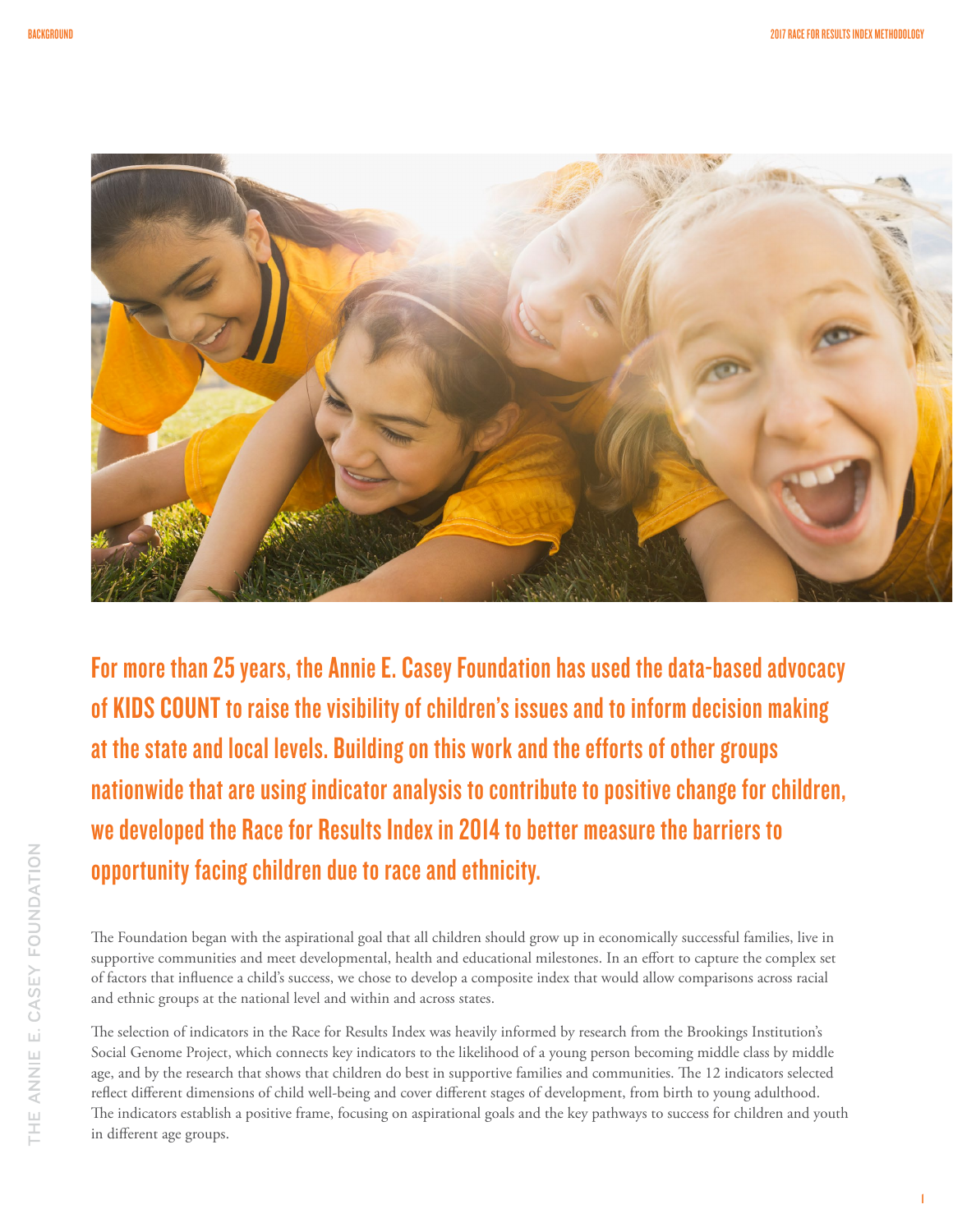## We have developed the 2017 edition of the index with one noteworthy change.

The way that the high school students graduating on time indicator is calculated and measured for the index was changed. In the 2014 report, we derived this indicator from the Averaged Freshman Graduation Rate (AFGR). For the 2017 report, we measure this indicator using data derived from the Adjusted Cohort Graduation Rate (ACGR). We changed the data source because the ACGR has now become the "gold standard" for graduation-rate reporting. It was designed to be more accurate and uniform across states, and it is the number that the U.S. Department of Education uses to report graduation rates.

#### THE FOLLOWING 12 MEASURES MAKE UP THE INDEX:

- Babies born at normal birthweight
- Children ages 3 to 5 enrolled in nursery school, preschool or kindergarten
- Fourth graders who scored at or above proficient in reading
- Eighth graders who scored at or above proficient in math
- High school students graduating on time
- Females ages 15 to 19 who delay childbearing until adulthood
- Young adults ages 19 to 26 who are in school or working
- Young adults ages 25 to 29 who have completed an associate's degree or higher
- Children birth to 17 who live with a householder who has at least a high school diploma
- Children birth to 17 who live in two-parent families
- Children birth to 17 who live in families with incomes at or above 200 percent of poverty
- Children birth to 17 who live in low-poverty areas (poverty <20 percent)

In selecting indicators to include in the index, one of the most important considerations was the availability of data for various racial and ethnic groups. For purposes of this analysis, all racial and ethnic groups are mutually exclusive. All data for racial groups are reported for non-Hispanics only, based on the <u>U.S. Office of Management and Budget's guidelines</u>:<sup>[1](#page-6-0)</sup>

- African American
- American Indian
- Asian and Pacific Islander
- Latino
- **White**
- 
- Two or More Races

Due to the relatively small size of the population and constraints on several of the data sets, Asian and Pacific Islander children were combined into one group. There are no state-level indices for children and youth of two or more races because insufficient data were available to allow meaningful comparisons on all 12 measures (missing data for babies born at normal birthweight, high school students graduating on time and females ages 15 to 19 who delay childbearing until adulthood). However, we present national estimates for children and youth of two or more races for the nine individual indicators with available data.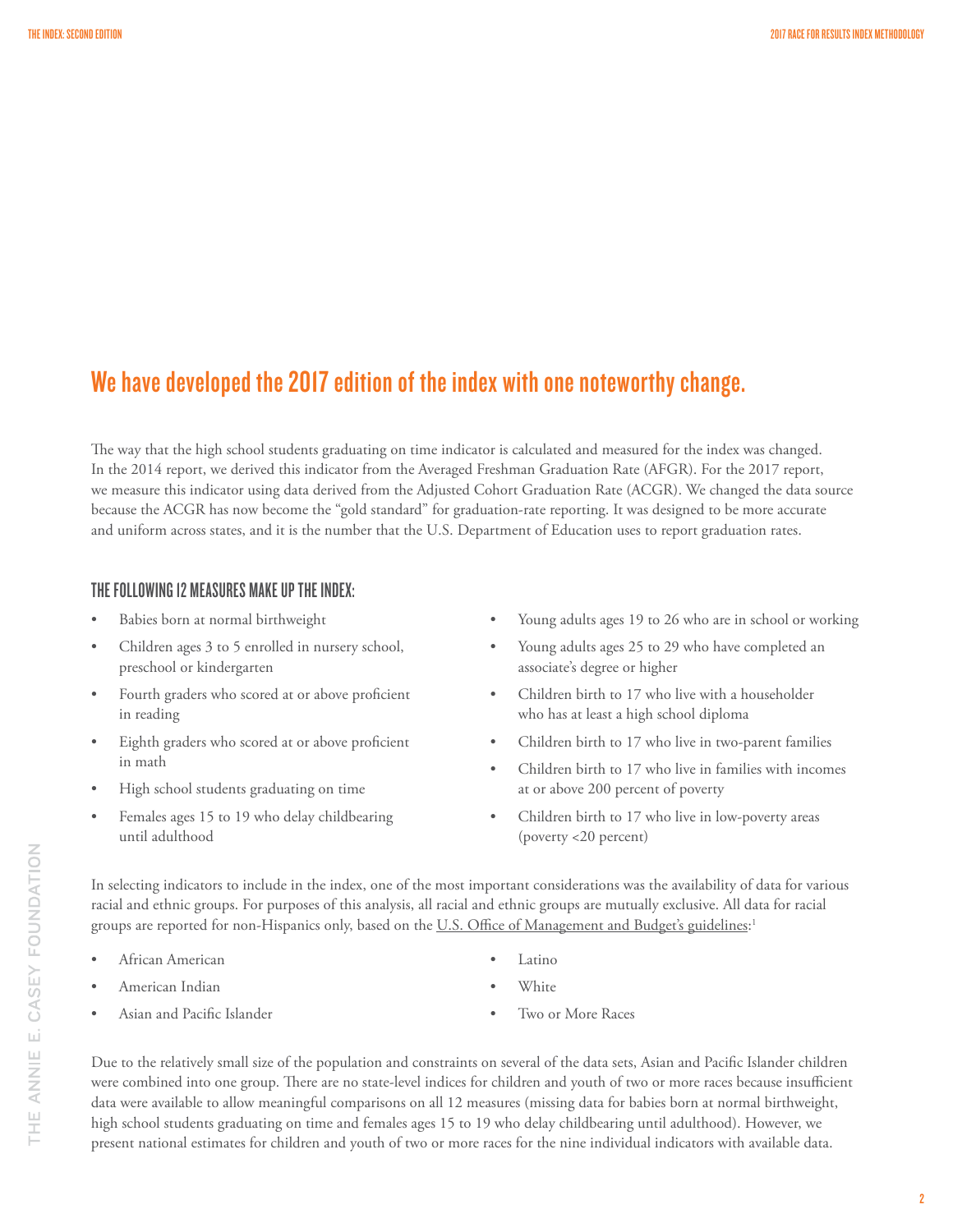## Developing a Racial and Ethnic Index of Well-Being

There was considerable discussion about the appropriate method that should be used to construct the racial and ethnic index. Staff from the Annie E. Casey Foundation and Population Reference Bureau (PRB) did an extensive literature review, held several internal meetings and consulted with expert advisors before selecting the final methodology. We initially considered constructing index values by comparing the well-being of children in different racial and ethnic groups against the national average. However, the national average does not provide a very compelling comparison point or benchmark for measuring success. We also considered constructing a simple average of the 12 indicators of well-being. But this method proved to be problematic because of the wide-ranging values across the different measures. In the end, we chose to replicate the method used to construct the annual KIDS COUNT Index, which is based on standardized scores.

The *KIDS COUNT Data Book* includes an index derived from standard scores (or z-scores) based on 50-state averages and standard deviations for 16 indicators of well-being. PRB staff created a modified version of the KIDS COUNT Index by calculating index scores for each racial and ethnic group in each state. For each variable, standard scores were derived by subtracting the mean state value (across 50 states and five racial and ethnic groups) from the observed estimate for a given state and racial and ethnic group and dividing the result by the standard deviation for that distribution of estimates, as shown in the following formula:

 $z_{sr} = x_{sr} - \mu$  **Ó**

In this formula, *z* represents the z-score for a given state (*s*) and racial and ethnic group (*r*), and *x* represents the estimate of child well-being for a given state (*s*) and racial and ethnic group (*r*). The Greek letter mu represents the mean across the 250 state values (50 states \* 5 racial and ethnic groups), and the Greek letter sigma represents the standard deviation.

Standardization is useful for this because although all the indicators are expressed as percentages the range of values across the 12 measures is very different. For example, the percentage of African-American babies born at normal birthweight is highest in North Dakota at 93 percent, just nine percentage points higher than the share in Alabama and Mississippi, which tied for the lowest rate at 84 percent. But the highest percentage of African-American eighth graders who scored at or above proficient in math (22 percent in Massachusetts) is more than four times the lowest rates (5 percent in Alabama and Michigan). By standardizing these variables and putting them on the same scale, we are able to capture this state-level variation and account for the fact that percentage values have different meanings across indicators.

The main drawback of using standard scores is that the resulting index values are difficult to interpret. Therefore, to show the differences in values across racial and ethnic groups and states, we converted these z-scores to a scale ranging from zero to 1,000, using the following formula:

$$
f_{sr} = \left(\frac{z_{sr} - z_{min}}{z_{max} - z_{min}}\right) * 1,000
$$

In this formula, *f* represents the final index value for a given indicator, state  $(s)$  and racial and ethnic group  $(r)$ , while  $z$ represents the z-score calculated in the previous formula for a given state (*s*) and racial and ethnic group (*r*). *Zmin* and *Zmax* represent the smallest and largest z-scores, respectively, across all racial and ethnic groups and states for a given indicator. Index values are put on a scale ranging from zero to 1,000. We used a scale from zero to 1,000 (instead of zero to 100) so that people would not misinterpret the index values as percentages. Lower values represent worse outcomes for children, while higher values represent more positive outcomes for children.

We then constructed national index values by weighting the state-level index values for each racial and ethnic group based on the share of the national population under 18 in that group in each state.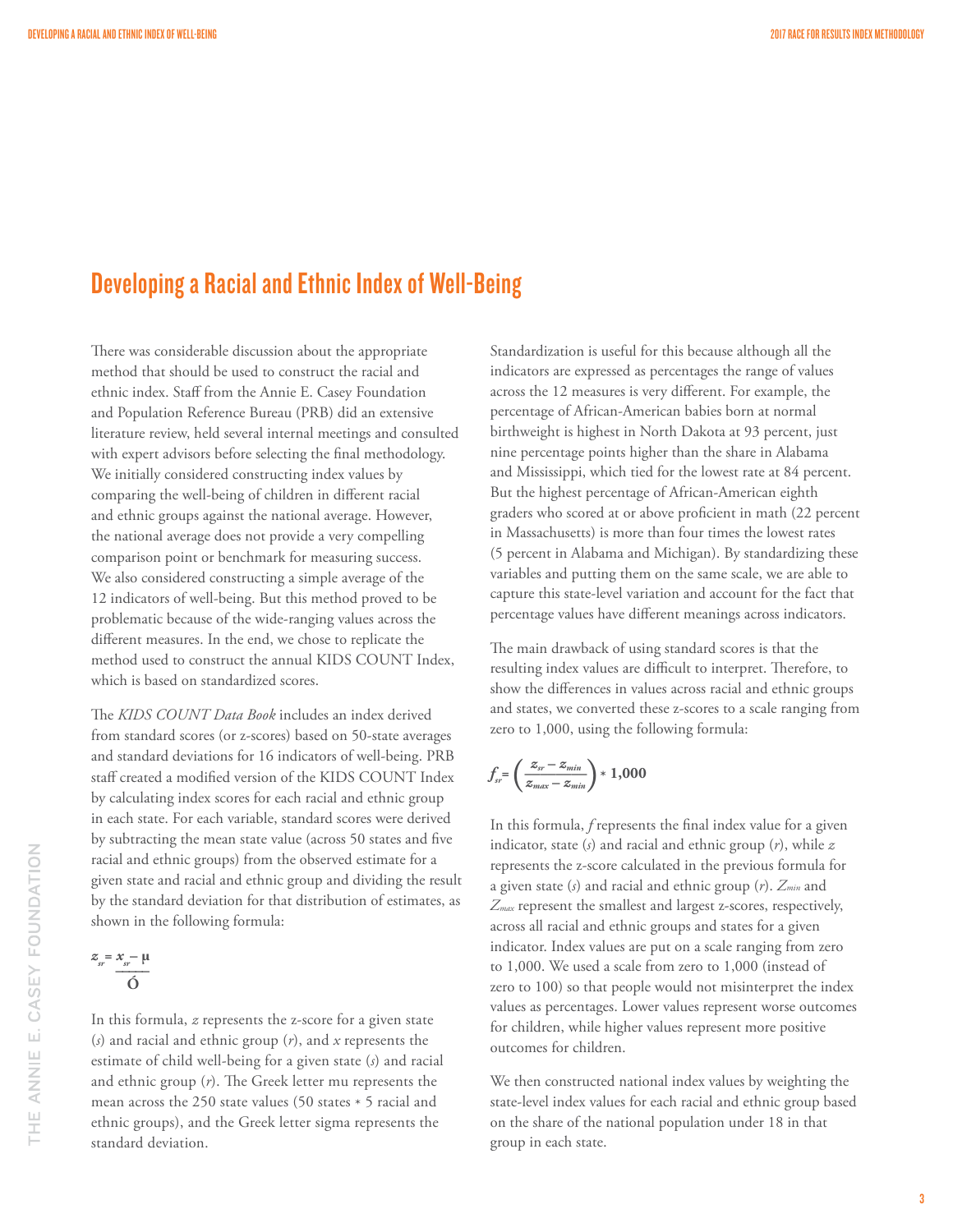## Missing Data and Data Suppression

Missing data pose a potential problem because if data are missing for even one indicator for a given state and racial and ethnic group, then we are unable to construct complete summary index values for that state and group. This issue is most likely to affect states with smaller populations and fewer racial and ethnic groups. For example, it would not be possible to produce reliable estimates for Latino children in Maine for all 12 indicators of well-being.

We present state-level index values for Latinos and the following non-Hispanic racial groups: African Americans, American Indians, Asians and Pacific Islanders and whites. However, state-level index values for these groups are not displayed if four or more of the 12 estimates in the index are deemed to be unreliable. We present national-level index values for these same racial and ethnic groups. National and state index values are not calculated for those who identified as two or more races because too many estimates are missing to construct reliable index values.

Multiyear estimates were used where possible to boost the sample size and increase data reliability. Seven of the 12 indicators are based on three- and five-year estimates from the American Community Survey (six indicators were developed using three-year estimates and five-year estimates were used for children who live in low-poverty areas).

#### EVALUATING SURVEY DATA

Nine of the 12 indicators are based on survey data and therefore have some degree of error.

The following is a list of those nine indicators and their respective data source:

#### National Center for Education Statistics, National Assessment of Educational Progress (NAEP)

- Fourth graders who scored at or above proficient in reading
- Eighth graders who scored at or above proficient in math

#### United States Census Bureau, American Community Survey (ACS)

- Children ages 3 to 5 enrolled in nursery school, preschool or kindergarten
- Young adults ages 19 to 26 who are in school or working
- Young adults ages 25 to 29 who have completed an associate's degree or higher
- Children birth to 17 who live with a householder who has at least a high school diploma
- Children birth to 17 who live in two-parent families
- Children birth to 17 who live in families with incomes at or above 200 percent of poverty

• Children birth to 17 who live in low-poverty areas (poverty <20 percent)

Since all the indicators in this index are expressed as percentages, we use the coefficient of variation (CV) to determine whether an estimate should be suppressed. The CV is calculated using the following formula:

$$
CV_{sr} = \frac{SE_{sr}}{x_{sr}} \times 100
$$

In this formula, the coefficient of variation (*CV*) for each state (*s*) and racial and ethnic group (*r*) is calculated by dividing the standard error (*SE*) of the estimate by the estimate itself and multiplying the result by 100. An estimate with a small CV is considered more reliable when compared with an estimate with a larger CV. There are no strict rules for an exact cutoff point for a reliable CV. Generally, smaller CVs are better. The Centers for Disease Control and Prevention reviewed the criteria for data suppression used by 22 of the 23 major data systems (*Healthy People 2010 Criteria for Data Suppression*) and found that 30 percent is a common CV level used to suppress estimates. Thirty percent is the threshold we used in our analysis to suppress unreliable estimates.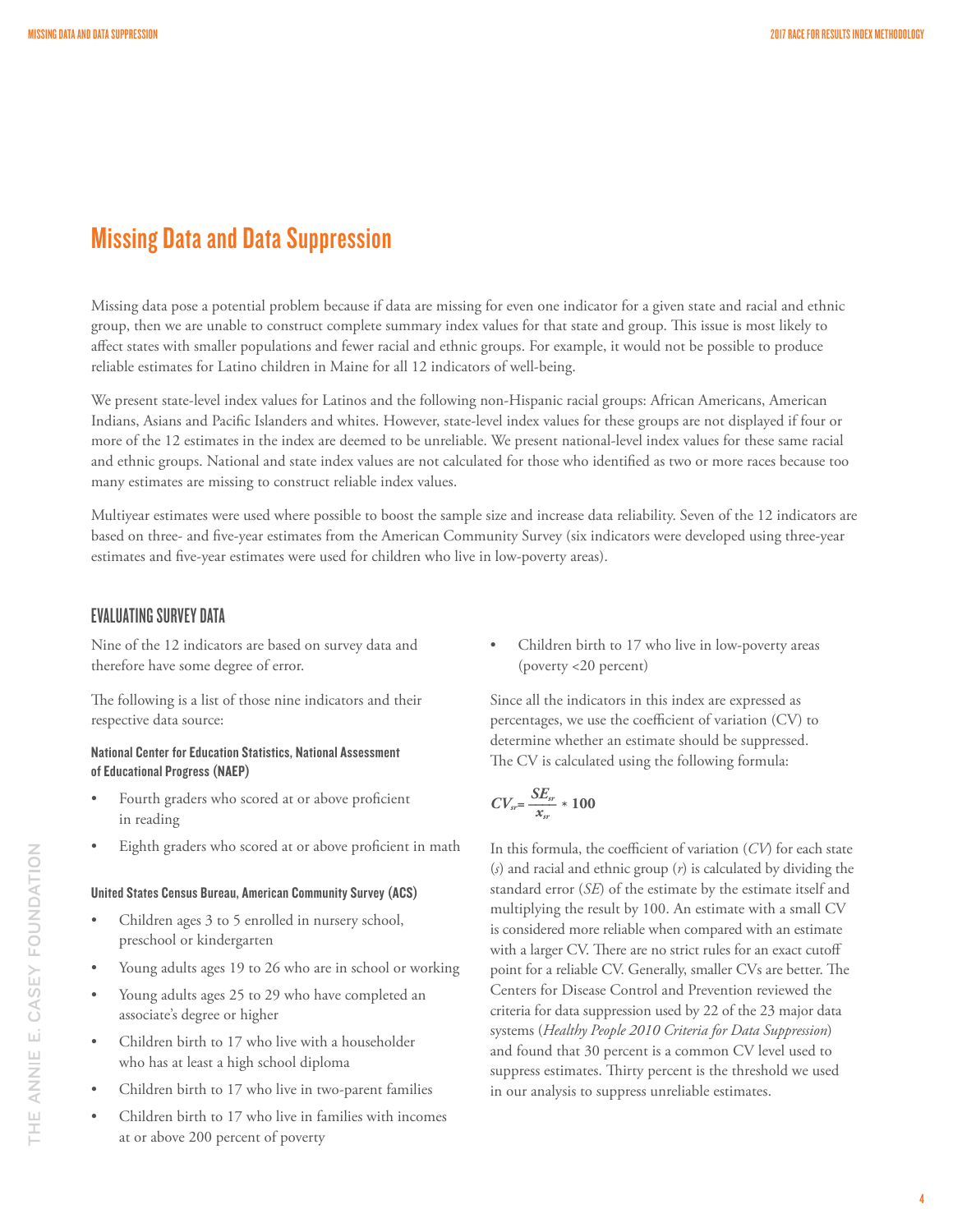#### ADMINISTRATIVE DATA

The remaining three indicators are collected from administrative data sources:

#### National Center for Health Statistics, National Vital Statistics System — Final Birth Data

- Babies born at normal birthweight
- Females ages 15 to 19 who delay childbearing until adulthood

#### National Center for Education Statistics, Common Core of Data (CCD)

• High school students graduating on time

Because these three measures are based on administrative data and theoretically comprise the entire population of their respective groups, results are not statistically evaluated to determine the reliability. However, in accordance with guidelines established by the National Center for Health Statistics, we suppress all data that are based on fewer than 20 events. Also in accordance with those guidelines, we suppress results where the inverse of the number of events is fewer than 20. For example, in a given state where 205 of the total 220 babies born were of normal birthweight, the result would be suppressed since the remaining 15 were low birthweight and do not meet the threshold of 20. Results from the Common Core of Data are not subject to these guidelines, although all the results did meet these criteria.

### **Limitations**

Comparisons should not be made to results from the *2014 Race for Results* report. We do not recommend comparing the Race for Results Index scores over time for the following reasons:

- 1. Changes in the indicators: Between the 2014 and 2017 reports, as previously discussed, we changed the indicator that measures the percentage of high school students graduating on time. The Adjusted Cohort Graduation Rate (ACGR) now replaces the Averaged Freshman Graduation Rate (AFGR). Although the ACGR and the AFGR measure a similar outcome — the share of high school students who graduate within four years — the methods for calculating each measure are quite different. This means that the reported percentages of students graduating on time and states' relative graduation-rate ranking may vary across the two measures. These types of differences can result in states having a different index score because of the methodology change rather than due to any meaningful changes in how children are faring within and across states. Accurate discussions of year-to-year variations in index scores must be the result of changes that can only be attributed to shifts in how children are faring.
- 2. Measurement error: Data disaggregated by race and ethnicity will have more measurement error than data examining all children. Additionally, changes in racial and ethnic disparities tend to move slowly. To accurately

attribute changes in index scores to changes in racial gaps, we need to rule out the possibility of measurement error. The best way to do this is to have a long-time span between comparison points. For most indicators in the index, the gap between data periods is three or fewer years. This is not a long enough time trend to help us rule out measurement error.

3. Index construction/use of the total variance: There are many components to creating the index scores (results for 12 indicators that are then transformed two different ways prior to being combined into a total index score). This means when an index score changes across time, it is difficult to understand what caused the change. For example, in the first transformation, the indicators are re-scaled using the total variance for that indicator for the United States. A year-to-year change in the total variance would lead to a change in index scores that may have nothing to do with meaningful changes in children's well-being. We then use the gap between the best performing state and race combination and the worst performing state and race combination to re-scale the indicators on a scale of zero to 1,000 (where zero is doing poorly compared with other states, 500 is about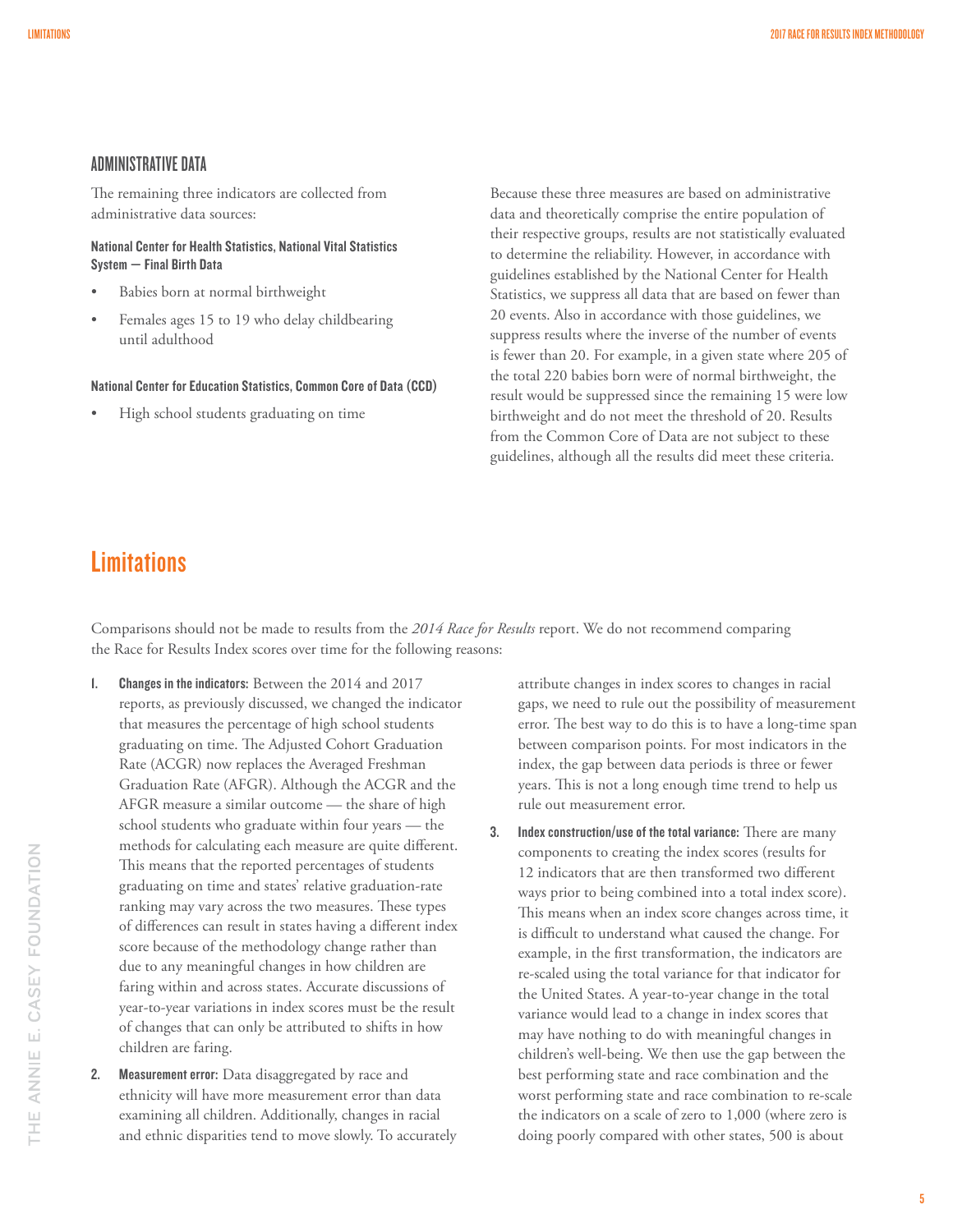average and 1,000 is doing the best). Because this scale is fixed, all scores will always be on a zero to 1,000 scale and year-to-year numerical changes on this scale could be due to myriad reasons (e.g., a change in the gap

between the best and worst state or race combination on a single indicator) that may not have much meaning for how the well-being for a particular racial or ethnic group changed.

#### THERE ARE TWO COMPARISONS ACROSS TIME THAT CAN BE MADE.

- 1. Within racial and ethnic groups across states: Comparisons to how a state ranked for a racial and ethnic group relative to other states can be made, as well as describing how that order has changed over time. Because of the nature of rankings, it is not usually possible to pinpoint why a state's rank changed from one specific rank to another.
- 2. Racial and ethnic disparities within states: Users can compare the gap between racial and ethnic groups within a state across time (e.g., comparing non-Hispanic blacks and non-Hispanic whites within a state). Users can note whether those gaps have changed markedly from the 2014 report to the 2017 report. No change to relatively small changes mean that things have stayed more or less the same, but a really large change signals that something shifted in that state across time.

#### OTHER LIMITATIONS

Because we needed to include data that were comparably collected in every state and included a large enough sample to provide valid estimates for the five largest racial groups, we were unable to incorporate some key components that impact a child's successful transition into adulthood. For example, we were not able to find data that met our criteria to measure a young person's involvement in the juvenile justice system — an indicator that disproportionately impacts children of color's chances of success. In addition to limited data availability, the data included in the Race for Results Index are not longitudinal. Therefore, we are able to paint a picture of a point in time for groups of children, but cannot see how indicators build on each other from birth into middle age to actually track a child's trajectory over time. Finally, we did our best to suppress estimates that were deemed unreliable, but there might be instances — especially in smaller states with fewer racial and ethnic groups — where published estimates are volatile.

<span id="page-6-0"></span><sup>1.</sup> Office of Management and Budget. (1997). Revisions to the standards for the classification of federal data on race and ethnicity. Retrieved from [www.whitehouse.gov/omb/fedreg\\_1997standards](http://www.whitehouse.gov/omb/fedreg_1997standards)